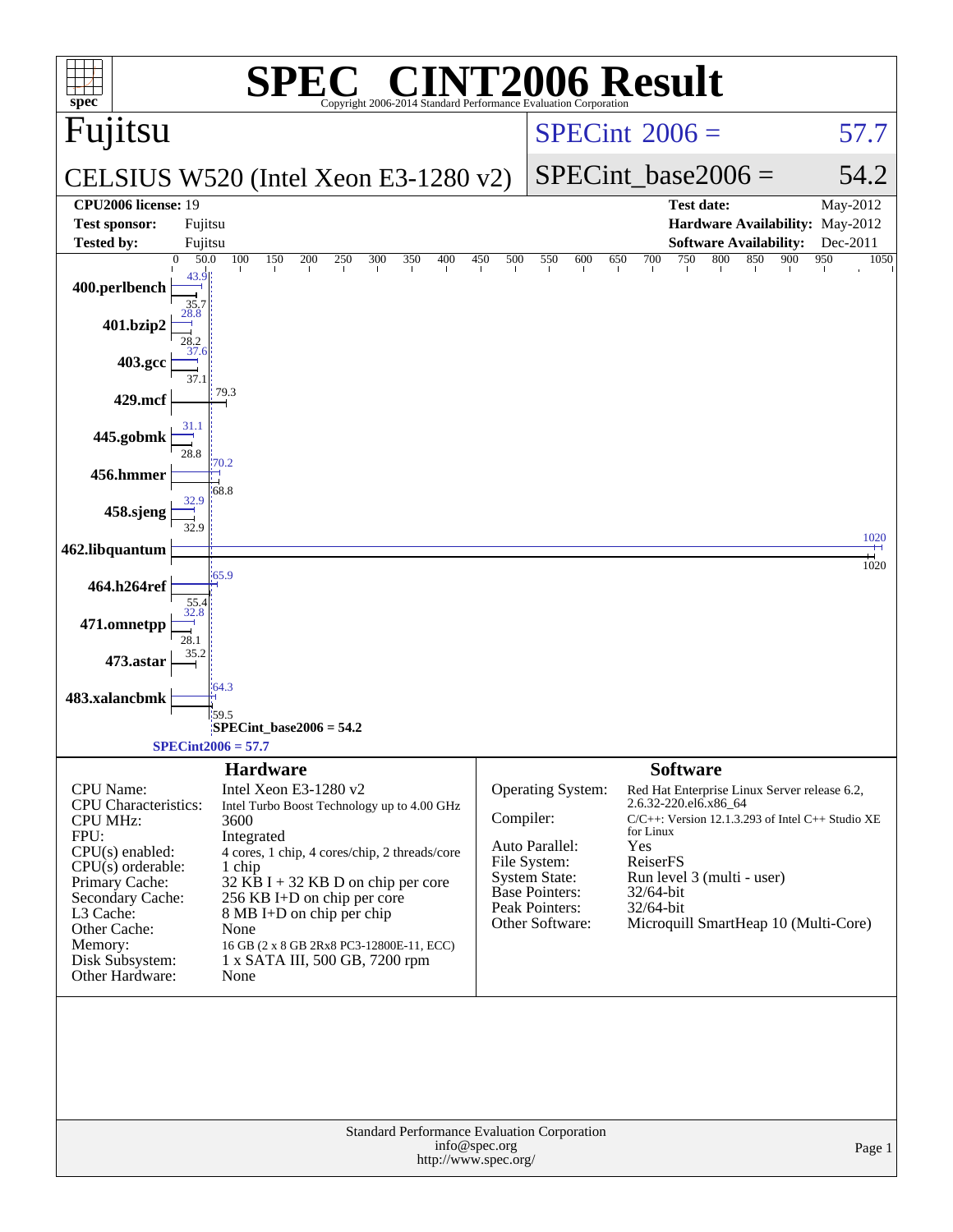

## Fujitsu

### $SPECint2006 = 57.7$  $SPECint2006 = 57.7$

#### CELSIUS W520 (Intel Xeon E3-1280 v2)

#### SPECint base2006 =  $54.2$

#### **[CPU2006 license:](http://www.spec.org/auto/cpu2006/Docs/result-fields.html#CPU2006license)** 19 **[Test date:](http://www.spec.org/auto/cpu2006/Docs/result-fields.html#Testdate)** May-2012

**[Test sponsor:](http://www.spec.org/auto/cpu2006/Docs/result-fields.html#Testsponsor)** Fujitsu **[Hardware Availability:](http://www.spec.org/auto/cpu2006/Docs/result-fields.html#HardwareAvailability)** May-2012 **[Tested by:](http://www.spec.org/auto/cpu2006/Docs/result-fields.html#Testedby)** Fujitsu **[Software Availability:](http://www.spec.org/auto/cpu2006/Docs/result-fields.html#SoftwareAvailability)** Dec-2011

#### **[Results Table](http://www.spec.org/auto/cpu2006/Docs/result-fields.html#ResultsTable)**

|                   | <b>Base</b>                                                           |       |                |              |                |       | <b>Peak</b>                                        |              |                |              |                |              |
|-------------------|-----------------------------------------------------------------------|-------|----------------|--------------|----------------|-------|----------------------------------------------------|--------------|----------------|--------------|----------------|--------------|
| <b>Benchmark</b>  | <b>Seconds</b>                                                        | Ratio | <b>Seconds</b> | <b>Ratio</b> | <b>Seconds</b> | Ratio | <b>Seconds</b>                                     | <b>Ratio</b> | <b>Seconds</b> | <b>Ratio</b> | <b>Seconds</b> | <b>Ratio</b> |
| $ 400$ .perlbench | 272                                                                   | 35.9  | 274            | 35.7         | 273            | 35.7  | 223                                                | 43.9         | 222            | 43.9         | 223            | 43.9         |
| 401.bzip2         | 343                                                                   | 28.1  | 343            | 28.2         | 343            | 28.2  | 335                                                | 28.8         | <u>335</u>     | 28.8         | 335            | 28.8         |
| 403.gcc           | 217                                                                   | 37.0  | 217            | 37.1         | 217            | 37.1  | 214                                                | 37.7         | 214            | 37.6         | 214            | 37.6         |
| $429$ mcf         | 115                                                                   | 79.4  | 115            | 79.2         | 115            | 79.3  | 115                                                | 79.4         | 115            | 79.2         | 115            | 79.3         |
| $445$ .gobmk      | 364                                                                   | 28.8  | 363            | 28.9         | 364            | 28.8  | 337                                                | 31.1         | 337            | 31.1         | 337            | 31.1         |
| 456.hmmer         | 136                                                                   | 68.8  | 136            | 68.7         | 136            | 68.8  | 133                                                | 70.2         | 133            | 70.1         | 133            | 70.2         |
| $458$ .sjeng      | 367                                                                   | 32.9  | 368            | 32.9         | 368            | 32.9  | 368                                                | 32.9         | 368            | 32.9         | 368            | 32.9         |
| 462.libquantum    | 20.2                                                                  | 1020  | 20.4           | 1010         | 20.2           | 1020  | 20.0                                               | 1030         | 20.2           | 1020         | 20.2           | 1020         |
| 464.h264ref       | 400                                                                   | 55.3  | 399            | 55.5         | 399            | 55.4  | 336                                                | 65.9         | 336            | 65.9         | 336            | 65.9         |
| 471.omnetpp       | 221                                                                   | 28.2  | 222            | 28.1         | 222            | 28.1  | 192                                                | 32.5         | <u>190</u>     | <u>32.8</u>  | 189            | 33.0         |
| $ 473$ . astar    | 199                                                                   | 35.2  | 200            | 35.1         | 198            | 35.4  | 199                                                | 35.2         | 200            | 35.1         | 198            | 35.4         |
| 483.xalancbmk     | 116                                                                   | 59.6  | 116            | 59.5         | 116            | 59.4  | 107                                                | 64.3         | 107            | 64.3         | 108            | 64.2         |
|                   | Describe announced to the conduction of the theory of the second more |       |                |              |                |       | Deld and called to all the total control a madison |              |                |              |                |              |

Results appear in the [order in which they were run.](http://www.spec.org/auto/cpu2006/Docs/result-fields.html#RunOrder) Bold underlined text [indicates a median measurement.](http://www.spec.org/auto/cpu2006/Docs/result-fields.html#Median)

#### **[Operating System Notes](http://www.spec.org/auto/cpu2006/Docs/result-fields.html#OperatingSystemNotes)**

Stack size set to unlimited using "ulimit -s unlimited"

#### **[General Notes](http://www.spec.org/auto/cpu2006/Docs/result-fields.html#GeneralNotes)**

Environment variables set by runspec before the start of the run:  $KMP_AFFINITY = "granularity=fine, scatter"$ LD\_LIBRARY\_PATH = "/work/cpu2006/libs/32:/work/cpu2006/libs/64" OMP\_NUM\_THREADS = "4"

 Binaries were compiled on a system with 2 x E5-2650 CPU + 96 GB memory using RHEL 6.2.

 Transparent Huge Pages enabled with: echo always > /sys/kernel/mm/redhat\_transparent\_hugepage/enabled

### **[Base Compiler Invocation](http://www.spec.org/auto/cpu2006/Docs/result-fields.html#BaseCompilerInvocation)**

[C benchmarks](http://www.spec.org/auto/cpu2006/Docs/result-fields.html#Cbenchmarks): [icc -m64](http://www.spec.org/cpu2006/results/res2012q3/cpu2006-20120615-22892.flags.html#user_CCbase_intel_icc_64bit_f346026e86af2a669e726fe758c88044)

[C++ benchmarks:](http://www.spec.org/auto/cpu2006/Docs/result-fields.html#CXXbenchmarks) [icpc -m64](http://www.spec.org/cpu2006/results/res2012q3/cpu2006-20120615-22892.flags.html#user_CXXbase_intel_icpc_64bit_fc66a5337ce925472a5c54ad6a0de310)

> Standard Performance Evaluation Corporation [info@spec.org](mailto:info@spec.org) <http://www.spec.org/>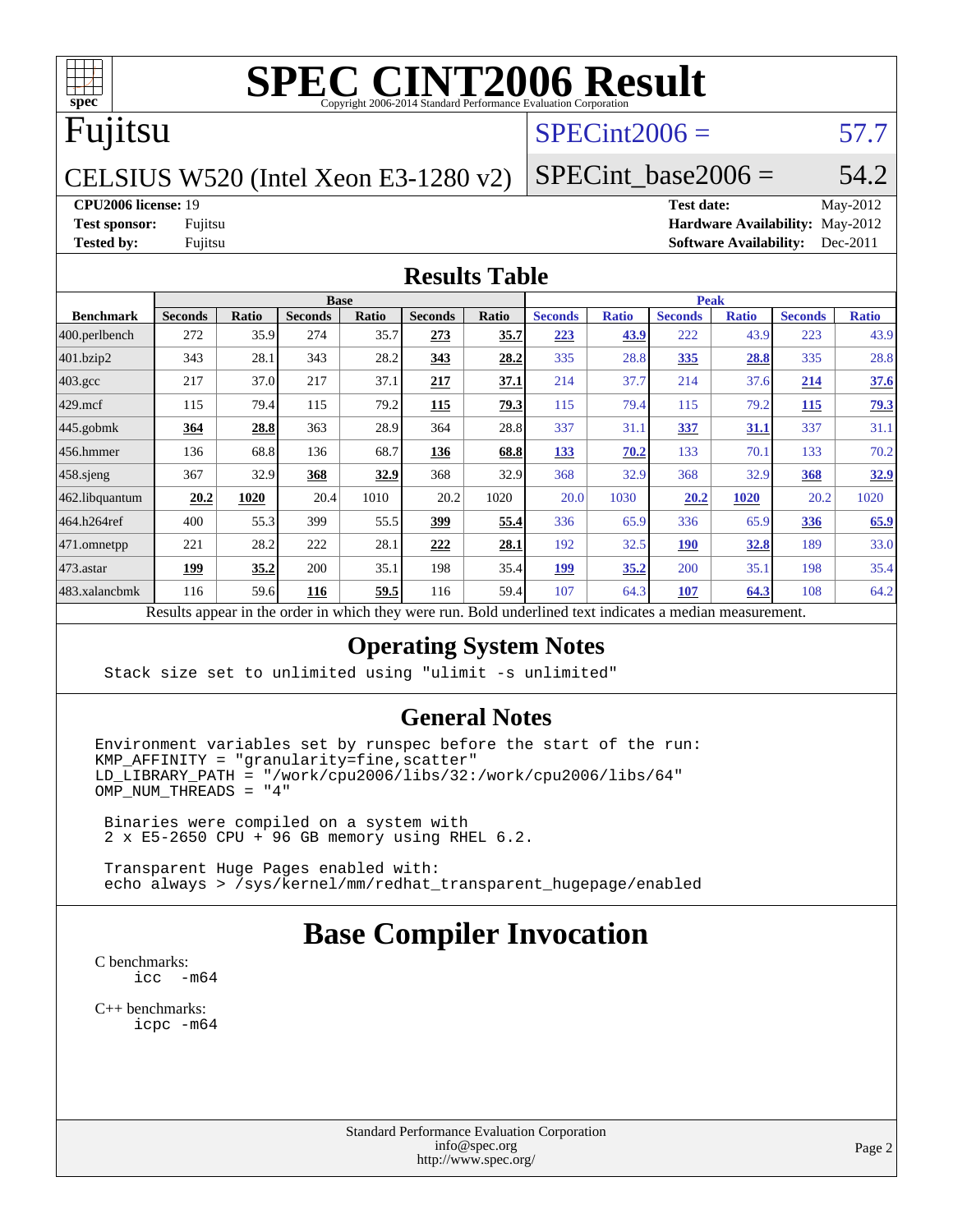Fujitsu

 $SPECint2006 = 57.7$  $SPECint2006 = 57.7$ 

CELSIUS W520 (Intel Xeon E3-1280 v2)

SPECint base2006 =  $54.2$ 

**[CPU2006 license:](http://www.spec.org/auto/cpu2006/Docs/result-fields.html#CPU2006license)** 19 **[Test date:](http://www.spec.org/auto/cpu2006/Docs/result-fields.html#Testdate)** May-2012 **[Test sponsor:](http://www.spec.org/auto/cpu2006/Docs/result-fields.html#Testsponsor)** Fujitsu **[Hardware Availability:](http://www.spec.org/auto/cpu2006/Docs/result-fields.html#HardwareAvailability)** May-2012 **[Tested by:](http://www.spec.org/auto/cpu2006/Docs/result-fields.html#Testedby)** Fujitsu **Fugital Example 2011 [Software Availability:](http://www.spec.org/auto/cpu2006/Docs/result-fields.html#SoftwareAvailability)** Dec-2011

### **[Base Portability Flags](http://www.spec.org/auto/cpu2006/Docs/result-fields.html#BasePortabilityFlags)**

 400.perlbench: [-DSPEC\\_CPU\\_LP64](http://www.spec.org/cpu2006/results/res2012q3/cpu2006-20120615-22892.flags.html#b400.perlbench_basePORTABILITY_DSPEC_CPU_LP64) [-DSPEC\\_CPU\\_LINUX\\_X64](http://www.spec.org/cpu2006/results/res2012q3/cpu2006-20120615-22892.flags.html#b400.perlbench_baseCPORTABILITY_DSPEC_CPU_LINUX_X64) 401.bzip2: [-DSPEC\\_CPU\\_LP64](http://www.spec.org/cpu2006/results/res2012q3/cpu2006-20120615-22892.flags.html#suite_basePORTABILITY401_bzip2_DSPEC_CPU_LP64) 403.gcc: [-DSPEC\\_CPU\\_LP64](http://www.spec.org/cpu2006/results/res2012q3/cpu2006-20120615-22892.flags.html#suite_basePORTABILITY403_gcc_DSPEC_CPU_LP64) 429.mcf: [-DSPEC\\_CPU\\_LP64](http://www.spec.org/cpu2006/results/res2012q3/cpu2006-20120615-22892.flags.html#suite_basePORTABILITY429_mcf_DSPEC_CPU_LP64) 445.gobmk: [-DSPEC\\_CPU\\_LP64](http://www.spec.org/cpu2006/results/res2012q3/cpu2006-20120615-22892.flags.html#suite_basePORTABILITY445_gobmk_DSPEC_CPU_LP64) 456.hmmer: [-DSPEC\\_CPU\\_LP64](http://www.spec.org/cpu2006/results/res2012q3/cpu2006-20120615-22892.flags.html#suite_basePORTABILITY456_hmmer_DSPEC_CPU_LP64) 458.sjeng: [-DSPEC\\_CPU\\_LP64](http://www.spec.org/cpu2006/results/res2012q3/cpu2006-20120615-22892.flags.html#suite_basePORTABILITY458_sjeng_DSPEC_CPU_LP64) 462.libquantum: [-DSPEC\\_CPU\\_LP64](http://www.spec.org/cpu2006/results/res2012q3/cpu2006-20120615-22892.flags.html#suite_basePORTABILITY462_libquantum_DSPEC_CPU_LP64) [-DSPEC\\_CPU\\_LINUX](http://www.spec.org/cpu2006/results/res2012q3/cpu2006-20120615-22892.flags.html#b462.libquantum_baseCPORTABILITY_DSPEC_CPU_LINUX) 464.h264ref: [-DSPEC\\_CPU\\_LP64](http://www.spec.org/cpu2006/results/res2012q3/cpu2006-20120615-22892.flags.html#suite_basePORTABILITY464_h264ref_DSPEC_CPU_LP64) 471.omnetpp: [-DSPEC\\_CPU\\_LP64](http://www.spec.org/cpu2006/results/res2012q3/cpu2006-20120615-22892.flags.html#suite_basePORTABILITY471_omnetpp_DSPEC_CPU_LP64) 473.astar: [-DSPEC\\_CPU\\_LP64](http://www.spec.org/cpu2006/results/res2012q3/cpu2006-20120615-22892.flags.html#suite_basePORTABILITY473_astar_DSPEC_CPU_LP64) 483.xalancbmk: [-DSPEC\\_CPU\\_LP64](http://www.spec.org/cpu2006/results/res2012q3/cpu2006-20120615-22892.flags.html#suite_basePORTABILITY483_xalancbmk_DSPEC_CPU_LP64) [-DSPEC\\_CPU\\_LINUX](http://www.spec.org/cpu2006/results/res2012q3/cpu2006-20120615-22892.flags.html#b483.xalancbmk_baseCXXPORTABILITY_DSPEC_CPU_LINUX)

### **[Base Optimization Flags](http://www.spec.org/auto/cpu2006/Docs/result-fields.html#BaseOptimizationFlags)**

[C benchmarks](http://www.spec.org/auto/cpu2006/Docs/result-fields.html#Cbenchmarks):

[-xSSE4.2](http://www.spec.org/cpu2006/results/res2012q3/cpu2006-20120615-22892.flags.html#user_CCbase_f-xSSE42_f91528193cf0b216347adb8b939d4107) [-ipo](http://www.spec.org/cpu2006/results/res2012q3/cpu2006-20120615-22892.flags.html#user_CCbase_f-ipo) [-O3](http://www.spec.org/cpu2006/results/res2012q3/cpu2006-20120615-22892.flags.html#user_CCbase_f-O3) [-no-prec-div](http://www.spec.org/cpu2006/results/res2012q3/cpu2006-20120615-22892.flags.html#user_CCbase_f-no-prec-div) [-parallel](http://www.spec.org/cpu2006/results/res2012q3/cpu2006-20120615-22892.flags.html#user_CCbase_f-parallel) [-opt-prefetch](http://www.spec.org/cpu2006/results/res2012q3/cpu2006-20120615-22892.flags.html#user_CCbase_f-opt-prefetch) [-auto-p32](http://www.spec.org/cpu2006/results/res2012q3/cpu2006-20120615-22892.flags.html#user_CCbase_f-auto-p32)

[C++ benchmarks:](http://www.spec.org/auto/cpu2006/Docs/result-fields.html#CXXbenchmarks)

[-xSSE4.2](http://www.spec.org/cpu2006/results/res2012q3/cpu2006-20120615-22892.flags.html#user_CXXbase_f-xSSE42_f91528193cf0b216347adb8b939d4107) [-ipo](http://www.spec.org/cpu2006/results/res2012q3/cpu2006-20120615-22892.flags.html#user_CXXbase_f-ipo) [-O3](http://www.spec.org/cpu2006/results/res2012q3/cpu2006-20120615-22892.flags.html#user_CXXbase_f-O3) [-no-prec-div](http://www.spec.org/cpu2006/results/res2012q3/cpu2006-20120615-22892.flags.html#user_CXXbase_f-no-prec-div) [-opt-prefetch](http://www.spec.org/cpu2006/results/res2012q3/cpu2006-20120615-22892.flags.html#user_CXXbase_f-opt-prefetch) [-auto-p32](http://www.spec.org/cpu2006/results/res2012q3/cpu2006-20120615-22892.flags.html#user_CXXbase_f-auto-p32) [-Wl,-z,muldefs](http://www.spec.org/cpu2006/results/res2012q3/cpu2006-20120615-22892.flags.html#user_CXXbase_link_force_multiple1_74079c344b956b9658436fd1b6dd3a8a) [-L/opt/SmartHeap/lib64 -lsmartheap64](http://www.spec.org/cpu2006/results/res2012q3/cpu2006-20120615-22892.flags.html#user_CXXbase_SmartHeap64_266ceb2583dc48f7c0309f7f0a158901)

#### **[Base Other Flags](http://www.spec.org/auto/cpu2006/Docs/result-fields.html#BaseOtherFlags)**

[C benchmarks](http://www.spec.org/auto/cpu2006/Docs/result-fields.html#Cbenchmarks):

403.gcc: [-Dalloca=\\_alloca](http://www.spec.org/cpu2006/results/res2012q3/cpu2006-20120615-22892.flags.html#b403.gcc_baseEXTRA_CFLAGS_Dalloca_be3056838c12de2578596ca5467af7f3)

## **[Peak Compiler Invocation](http://www.spec.org/auto/cpu2006/Docs/result-fields.html#PeakCompilerInvocation)**

[C benchmarks \(except as noted below\)](http://www.spec.org/auto/cpu2006/Docs/result-fields.html#Cbenchmarksexceptasnotedbelow):

icc  $-m64$ 

400.perlbench: [icc -m32](http://www.spec.org/cpu2006/results/res2012q3/cpu2006-20120615-22892.flags.html#user_peakCCLD400_perlbench_intel_icc_a6a621f8d50482236b970c6ac5f55f93)

445.gobmk: [icc -m32](http://www.spec.org/cpu2006/results/res2012q3/cpu2006-20120615-22892.flags.html#user_peakCCLD445_gobmk_intel_icc_a6a621f8d50482236b970c6ac5f55f93)

464.h264ref: [icc -m32](http://www.spec.org/cpu2006/results/res2012q3/cpu2006-20120615-22892.flags.html#user_peakCCLD464_h264ref_intel_icc_a6a621f8d50482236b970c6ac5f55f93)

[C++ benchmarks \(except as noted below\):](http://www.spec.org/auto/cpu2006/Docs/result-fields.html#CXXbenchmarksexceptasnotedbelow) [icpc -m32](http://www.spec.org/cpu2006/results/res2012q3/cpu2006-20120615-22892.flags.html#user_CXXpeak_intel_icpc_4e5a5ef1a53fd332b3c49e69c3330699)

473.astar: [icpc -m64](http://www.spec.org/cpu2006/results/res2012q3/cpu2006-20120615-22892.flags.html#user_peakCXXLD473_astar_intel_icpc_64bit_fc66a5337ce925472a5c54ad6a0de310)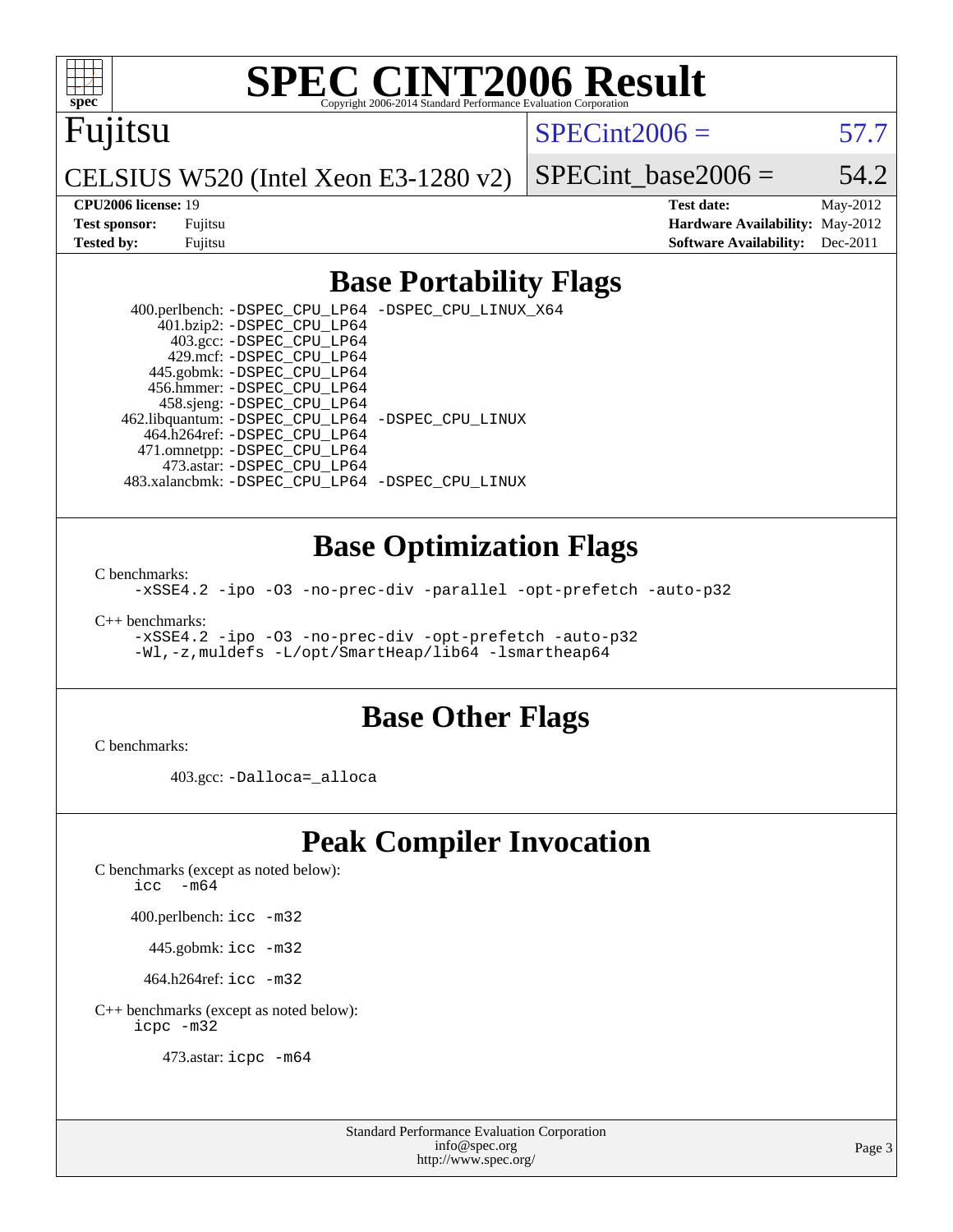

### Fujitsu

 $SPECint2006 = 57.7$  $SPECint2006 = 57.7$ 

CELSIUS W520 (Intel Xeon E3-1280 v2)

SPECint base2006 =  $54.2$ 

**[CPU2006 license:](http://www.spec.org/auto/cpu2006/Docs/result-fields.html#CPU2006license)** 19 **[Test date:](http://www.spec.org/auto/cpu2006/Docs/result-fields.html#Testdate)** May-2012 **[Test sponsor:](http://www.spec.org/auto/cpu2006/Docs/result-fields.html#Testsponsor)** Fujitsu **[Hardware Availability:](http://www.spec.org/auto/cpu2006/Docs/result-fields.html#HardwareAvailability)** May-2012 **[Tested by:](http://www.spec.org/auto/cpu2006/Docs/result-fields.html#Testedby)** Fujitsu **[Software Availability:](http://www.spec.org/auto/cpu2006/Docs/result-fields.html#SoftwareAvailability)** Dec-2011

### **[Peak Portability Flags](http://www.spec.org/auto/cpu2006/Docs/result-fields.html#PeakPortabilityFlags)**

 400.perlbench: [-DSPEC\\_CPU\\_LINUX\\_IA32](http://www.spec.org/cpu2006/results/res2012q3/cpu2006-20120615-22892.flags.html#b400.perlbench_peakCPORTABILITY_DSPEC_CPU_LINUX_IA32) 401.bzip2: [-DSPEC\\_CPU\\_LP64](http://www.spec.org/cpu2006/results/res2012q3/cpu2006-20120615-22892.flags.html#suite_peakPORTABILITY401_bzip2_DSPEC_CPU_LP64) 403.gcc: [-DSPEC\\_CPU\\_LP64](http://www.spec.org/cpu2006/results/res2012q3/cpu2006-20120615-22892.flags.html#suite_peakPORTABILITY403_gcc_DSPEC_CPU_LP64) 429.mcf: [-DSPEC\\_CPU\\_LP64](http://www.spec.org/cpu2006/results/res2012q3/cpu2006-20120615-22892.flags.html#suite_peakPORTABILITY429_mcf_DSPEC_CPU_LP64) 456.hmmer: [-DSPEC\\_CPU\\_LP64](http://www.spec.org/cpu2006/results/res2012q3/cpu2006-20120615-22892.flags.html#suite_peakPORTABILITY456_hmmer_DSPEC_CPU_LP64) 458.sjeng: [-DSPEC\\_CPU\\_LP64](http://www.spec.org/cpu2006/results/res2012q3/cpu2006-20120615-22892.flags.html#suite_peakPORTABILITY458_sjeng_DSPEC_CPU_LP64) 462.libquantum: [-DSPEC\\_CPU\\_LP64](http://www.spec.org/cpu2006/results/res2012q3/cpu2006-20120615-22892.flags.html#suite_peakPORTABILITY462_libquantum_DSPEC_CPU_LP64) [-DSPEC\\_CPU\\_LINUX](http://www.spec.org/cpu2006/results/res2012q3/cpu2006-20120615-22892.flags.html#b462.libquantum_peakCPORTABILITY_DSPEC_CPU_LINUX) 473.astar: [-DSPEC\\_CPU\\_LP64](http://www.spec.org/cpu2006/results/res2012q3/cpu2006-20120615-22892.flags.html#suite_peakPORTABILITY473_astar_DSPEC_CPU_LP64) 483.xalancbmk: [-DSPEC\\_CPU\\_LINUX](http://www.spec.org/cpu2006/results/res2012q3/cpu2006-20120615-22892.flags.html#b483.xalancbmk_peakCXXPORTABILITY_DSPEC_CPU_LINUX)

## **[Peak Optimization Flags](http://www.spec.org/auto/cpu2006/Docs/result-fields.html#PeakOptimizationFlags)**

[C benchmarks](http://www.spec.org/auto/cpu2006/Docs/result-fields.html#Cbenchmarks):

Standard Performance Evaluation Corporation [info@spec.org](mailto:info@spec.org) 400.perlbench: [-xSSE4.2](http://www.spec.org/cpu2006/results/res2012q3/cpu2006-20120615-22892.flags.html#user_peakPASS2_CFLAGSPASS2_LDCFLAGS400_perlbench_f-xSSE42_f91528193cf0b216347adb8b939d4107)(pass 2) [-prof-gen](http://www.spec.org/cpu2006/results/res2012q3/cpu2006-20120615-22892.flags.html#user_peakPASS1_CFLAGSPASS1_LDCFLAGS400_perlbench_prof_gen_e43856698f6ca7b7e442dfd80e94a8fc)(pass 1) [-ipo](http://www.spec.org/cpu2006/results/res2012q3/cpu2006-20120615-22892.flags.html#user_peakPASS2_CFLAGSPASS2_LDCFLAGS400_perlbench_f-ipo)(pass 2) [-O3](http://www.spec.org/cpu2006/results/res2012q3/cpu2006-20120615-22892.flags.html#user_peakPASS2_CFLAGSPASS2_LDCFLAGS400_perlbench_f-O3)(pass 2) [-no-prec-div](http://www.spec.org/cpu2006/results/res2012q3/cpu2006-20120615-22892.flags.html#user_peakPASS2_CFLAGSPASS2_LDCFLAGS400_perlbench_f-no-prec-div)(pass 2) [-prof-use](http://www.spec.org/cpu2006/results/res2012q3/cpu2006-20120615-22892.flags.html#user_peakPASS2_CFLAGSPASS2_LDCFLAGS400_perlbench_prof_use_bccf7792157ff70d64e32fe3e1250b55)(pass 2) [-opt-prefetch](http://www.spec.org/cpu2006/results/res2012q3/cpu2006-20120615-22892.flags.html#user_peakCOPTIMIZE400_perlbench_f-opt-prefetch) [-ansi-alias](http://www.spec.org/cpu2006/results/res2012q3/cpu2006-20120615-22892.flags.html#user_peakCOPTIMIZE400_perlbench_f-ansi-alias) 401.bzip2: [-xSSE4.2](http://www.spec.org/cpu2006/results/res2012q3/cpu2006-20120615-22892.flags.html#user_peakPASS2_CFLAGSPASS2_LDCFLAGS401_bzip2_f-xSSE42_f91528193cf0b216347adb8b939d4107)(pass 2) [-prof-gen](http://www.spec.org/cpu2006/results/res2012q3/cpu2006-20120615-22892.flags.html#user_peakPASS1_CFLAGSPASS1_LDCFLAGS401_bzip2_prof_gen_e43856698f6ca7b7e442dfd80e94a8fc)(pass 1) [-ipo](http://www.spec.org/cpu2006/results/res2012q3/cpu2006-20120615-22892.flags.html#user_peakPASS2_CFLAGSPASS2_LDCFLAGS401_bzip2_f-ipo)(pass 2) [-O3](http://www.spec.org/cpu2006/results/res2012q3/cpu2006-20120615-22892.flags.html#user_peakPASS2_CFLAGSPASS2_LDCFLAGS401_bzip2_f-O3)(pass 2) [-no-prec-div](http://www.spec.org/cpu2006/results/res2012q3/cpu2006-20120615-22892.flags.html#user_peakCOPTIMIZEPASS2_CFLAGSPASS2_LDCFLAGS401_bzip2_f-no-prec-div) [-prof-use](http://www.spec.org/cpu2006/results/res2012q3/cpu2006-20120615-22892.flags.html#user_peakPASS2_CFLAGSPASS2_LDCFLAGS401_bzip2_prof_use_bccf7792157ff70d64e32fe3e1250b55)(pass 2) [-auto-ilp32](http://www.spec.org/cpu2006/results/res2012q3/cpu2006-20120615-22892.flags.html#user_peakCOPTIMIZE401_bzip2_f-auto-ilp32) [-opt-prefetch](http://www.spec.org/cpu2006/results/res2012q3/cpu2006-20120615-22892.flags.html#user_peakCOPTIMIZE401_bzip2_f-opt-prefetch) [-ansi-alias](http://www.spec.org/cpu2006/results/res2012q3/cpu2006-20120615-22892.flags.html#user_peakCOPTIMIZE401_bzip2_f-ansi-alias) 403.gcc: [-xAVX](http://www.spec.org/cpu2006/results/res2012q3/cpu2006-20120615-22892.flags.html#user_peakCOPTIMIZE403_gcc_f-xAVX) [-ipo](http://www.spec.org/cpu2006/results/res2012q3/cpu2006-20120615-22892.flags.html#user_peakCOPTIMIZE403_gcc_f-ipo) [-O3](http://www.spec.org/cpu2006/results/res2012q3/cpu2006-20120615-22892.flags.html#user_peakCOPTIMIZE403_gcc_f-O3) [-no-prec-div](http://www.spec.org/cpu2006/results/res2012q3/cpu2006-20120615-22892.flags.html#user_peakCOPTIMIZE403_gcc_f-no-prec-div) [-inline-calloc](http://www.spec.org/cpu2006/results/res2012q3/cpu2006-20120615-22892.flags.html#user_peakCOPTIMIZE403_gcc_f-inline-calloc) [-opt-malloc-options=3](http://www.spec.org/cpu2006/results/res2012q3/cpu2006-20120615-22892.flags.html#user_peakCOPTIMIZE403_gcc_f-opt-malloc-options_13ab9b803cf986b4ee62f0a5998c2238) [-auto-ilp32](http://www.spec.org/cpu2006/results/res2012q3/cpu2006-20120615-22892.flags.html#user_peakCOPTIMIZE403_gcc_f-auto-ilp32)  $429$ .mcf: basepeak = yes 445.gobmk: [-xSSE4.2](http://www.spec.org/cpu2006/results/res2012q3/cpu2006-20120615-22892.flags.html#user_peakPASS2_CFLAGSPASS2_LDCFLAGS445_gobmk_f-xSSE42_f91528193cf0b216347adb8b939d4107)(pass 2) [-prof-gen](http://www.spec.org/cpu2006/results/res2012q3/cpu2006-20120615-22892.flags.html#user_peakPASS1_CFLAGSPASS1_LDCFLAGS445_gobmk_prof_gen_e43856698f6ca7b7e442dfd80e94a8fc)(pass 1) [-prof-use](http://www.spec.org/cpu2006/results/res2012q3/cpu2006-20120615-22892.flags.html#user_peakPASS2_CFLAGSPASS2_LDCFLAGS445_gobmk_prof_use_bccf7792157ff70d64e32fe3e1250b55)(pass 2) [-ansi-alias](http://www.spec.org/cpu2006/results/res2012q3/cpu2006-20120615-22892.flags.html#user_peakCOPTIMIZE445_gobmk_f-ansi-alias) 456.hmmer: [-xSSE4.2](http://www.spec.org/cpu2006/results/res2012q3/cpu2006-20120615-22892.flags.html#user_peakCOPTIMIZE456_hmmer_f-xSSE42_f91528193cf0b216347adb8b939d4107) [-ipo](http://www.spec.org/cpu2006/results/res2012q3/cpu2006-20120615-22892.flags.html#user_peakCOPTIMIZE456_hmmer_f-ipo) [-O3](http://www.spec.org/cpu2006/results/res2012q3/cpu2006-20120615-22892.flags.html#user_peakCOPTIMIZE456_hmmer_f-O3) [-no-prec-div](http://www.spec.org/cpu2006/results/res2012q3/cpu2006-20120615-22892.flags.html#user_peakCOPTIMIZE456_hmmer_f-no-prec-div) [-unroll2](http://www.spec.org/cpu2006/results/res2012q3/cpu2006-20120615-22892.flags.html#user_peakCOPTIMIZE456_hmmer_f-unroll_784dae83bebfb236979b41d2422d7ec2) [-auto-ilp32](http://www.spec.org/cpu2006/results/res2012q3/cpu2006-20120615-22892.flags.html#user_peakCOPTIMIZE456_hmmer_f-auto-ilp32) [-ansi-alias](http://www.spec.org/cpu2006/results/res2012q3/cpu2006-20120615-22892.flags.html#user_peakCOPTIMIZE456_hmmer_f-ansi-alias) 458.sjeng: [-xSSE4.2](http://www.spec.org/cpu2006/results/res2012q3/cpu2006-20120615-22892.flags.html#user_peakPASS2_CFLAGSPASS2_LDCFLAGS458_sjeng_f-xSSE42_f91528193cf0b216347adb8b939d4107)(pass 2) [-prof-gen](http://www.spec.org/cpu2006/results/res2012q3/cpu2006-20120615-22892.flags.html#user_peakPASS1_CFLAGSPASS1_LDCFLAGS458_sjeng_prof_gen_e43856698f6ca7b7e442dfd80e94a8fc)(pass 1) [-ipo](http://www.spec.org/cpu2006/results/res2012q3/cpu2006-20120615-22892.flags.html#user_peakPASS2_CFLAGSPASS2_LDCFLAGS458_sjeng_f-ipo)(pass 2) [-O3](http://www.spec.org/cpu2006/results/res2012q3/cpu2006-20120615-22892.flags.html#user_peakPASS2_CFLAGSPASS2_LDCFLAGS458_sjeng_f-O3)(pass 2) [-no-prec-div](http://www.spec.org/cpu2006/results/res2012q3/cpu2006-20120615-22892.flags.html#user_peakPASS2_CFLAGSPASS2_LDCFLAGS458_sjeng_f-no-prec-div)(pass 2) [-prof-use](http://www.spec.org/cpu2006/results/res2012q3/cpu2006-20120615-22892.flags.html#user_peakPASS2_CFLAGSPASS2_LDCFLAGS458_sjeng_prof_use_bccf7792157ff70d64e32fe3e1250b55)(pass 2) [-unroll4](http://www.spec.org/cpu2006/results/res2012q3/cpu2006-20120615-22892.flags.html#user_peakCOPTIMIZE458_sjeng_f-unroll_4e5e4ed65b7fd20bdcd365bec371b81f) 462.libquantum: [-xAVX](http://www.spec.org/cpu2006/results/res2012q3/cpu2006-20120615-22892.flags.html#user_peakCOPTIMIZE462_libquantum_f-xAVX) [-ipo](http://www.spec.org/cpu2006/results/res2012q3/cpu2006-20120615-22892.flags.html#user_peakCOPTIMIZE462_libquantum_f-ipo) [-O3](http://www.spec.org/cpu2006/results/res2012q3/cpu2006-20120615-22892.flags.html#user_peakCOPTIMIZE462_libquantum_f-O3) [-no-prec-div](http://www.spec.org/cpu2006/results/res2012q3/cpu2006-20120615-22892.flags.html#user_peakCOPTIMIZE462_libquantum_f-no-prec-div) [-parallel](http://www.spec.org/cpu2006/results/res2012q3/cpu2006-20120615-22892.flags.html#user_peakCOPTIMIZE462_libquantum_f-parallel) [-opt-prefetch](http://www.spec.org/cpu2006/results/res2012q3/cpu2006-20120615-22892.flags.html#user_peakCOPTIMIZE462_libquantum_f-opt-prefetch) [-auto-p32](http://www.spec.org/cpu2006/results/res2012q3/cpu2006-20120615-22892.flags.html#user_peakCOPTIMIZE462_libquantum_f-auto-p32)  $464.h264$ ref:  $-xSSE4$ .  $2(pass 2)$  [-prof-gen](http://www.spec.org/cpu2006/results/res2012q3/cpu2006-20120615-22892.flags.html#user_peakPASS1_CFLAGSPASS1_LDCFLAGS464_h264ref_prof_gen_e43856698f6ca7b7e442dfd80e94a8fc)(pass 1) [-ipo](http://www.spec.org/cpu2006/results/res2012q3/cpu2006-20120615-22892.flags.html#user_peakPASS2_CFLAGSPASS2_LDCFLAGS464_h264ref_f-ipo)(pass 2) [-O3](http://www.spec.org/cpu2006/results/res2012q3/cpu2006-20120615-22892.flags.html#user_peakPASS2_CFLAGSPASS2_LDCFLAGS464_h264ref_f-O3)(pass 2) [-no-prec-div](http://www.spec.org/cpu2006/results/res2012q3/cpu2006-20120615-22892.flags.html#user_peakPASS2_CFLAGSPASS2_LDCFLAGS464_h264ref_f-no-prec-div)(pass 2) [-prof-use](http://www.spec.org/cpu2006/results/res2012q3/cpu2006-20120615-22892.flags.html#user_peakPASS2_CFLAGSPASS2_LDCFLAGS464_h264ref_prof_use_bccf7792157ff70d64e32fe3e1250b55)(pass 2) [-unroll2](http://www.spec.org/cpu2006/results/res2012q3/cpu2006-20120615-22892.flags.html#user_peakCOPTIMIZE464_h264ref_f-unroll_784dae83bebfb236979b41d2422d7ec2) [-ansi-alias](http://www.spec.org/cpu2006/results/res2012q3/cpu2006-20120615-22892.flags.html#user_peakCOPTIMIZE464_h264ref_f-ansi-alias) [C++ benchmarks:](http://www.spec.org/auto/cpu2006/Docs/result-fields.html#CXXbenchmarks) 471.omnetpp: [-xSSE4.2](http://www.spec.org/cpu2006/results/res2012q3/cpu2006-20120615-22892.flags.html#user_peakPASS2_CXXFLAGSPASS2_LDCXXFLAGS471_omnetpp_f-xSSE42_f91528193cf0b216347adb8b939d4107)(pass 2) [-prof-gen](http://www.spec.org/cpu2006/results/res2012q3/cpu2006-20120615-22892.flags.html#user_peakPASS1_CXXFLAGSPASS1_LDCXXFLAGS471_omnetpp_prof_gen_e43856698f6ca7b7e442dfd80e94a8fc)(pass 1) [-ipo](http://www.spec.org/cpu2006/results/res2012q3/cpu2006-20120615-22892.flags.html#user_peakPASS2_CXXFLAGSPASS2_LDCXXFLAGS471_omnetpp_f-ipo)(pass 2) [-O3](http://www.spec.org/cpu2006/results/res2012q3/cpu2006-20120615-22892.flags.html#user_peakPASS2_CXXFLAGSPASS2_LDCXXFLAGS471_omnetpp_f-O3)(pass 2) [-no-prec-div](http://www.spec.org/cpu2006/results/res2012q3/cpu2006-20120615-22892.flags.html#user_peakPASS2_CXXFLAGSPASS2_LDCXXFLAGS471_omnetpp_f-no-prec-div)(pass 2) [-prof-use](http://www.spec.org/cpu2006/results/res2012q3/cpu2006-20120615-22892.flags.html#user_peakPASS2_CXXFLAGSPASS2_LDCXXFLAGS471_omnetpp_prof_use_bccf7792157ff70d64e32fe3e1250b55)(pass 2) [-opt-ra-region-strategy=block](http://www.spec.org/cpu2006/results/res2012q3/cpu2006-20120615-22892.flags.html#user_peakCXXOPTIMIZE471_omnetpp_f-opt-ra-region-strategy_5382940c29ea30302d682fc74bfe0147) [-ansi-alias](http://www.spec.org/cpu2006/results/res2012q3/cpu2006-20120615-22892.flags.html#user_peakCXXOPTIMIZE471_omnetpp_f-ansi-alias) Continued on next page

<http://www.spec.org/>